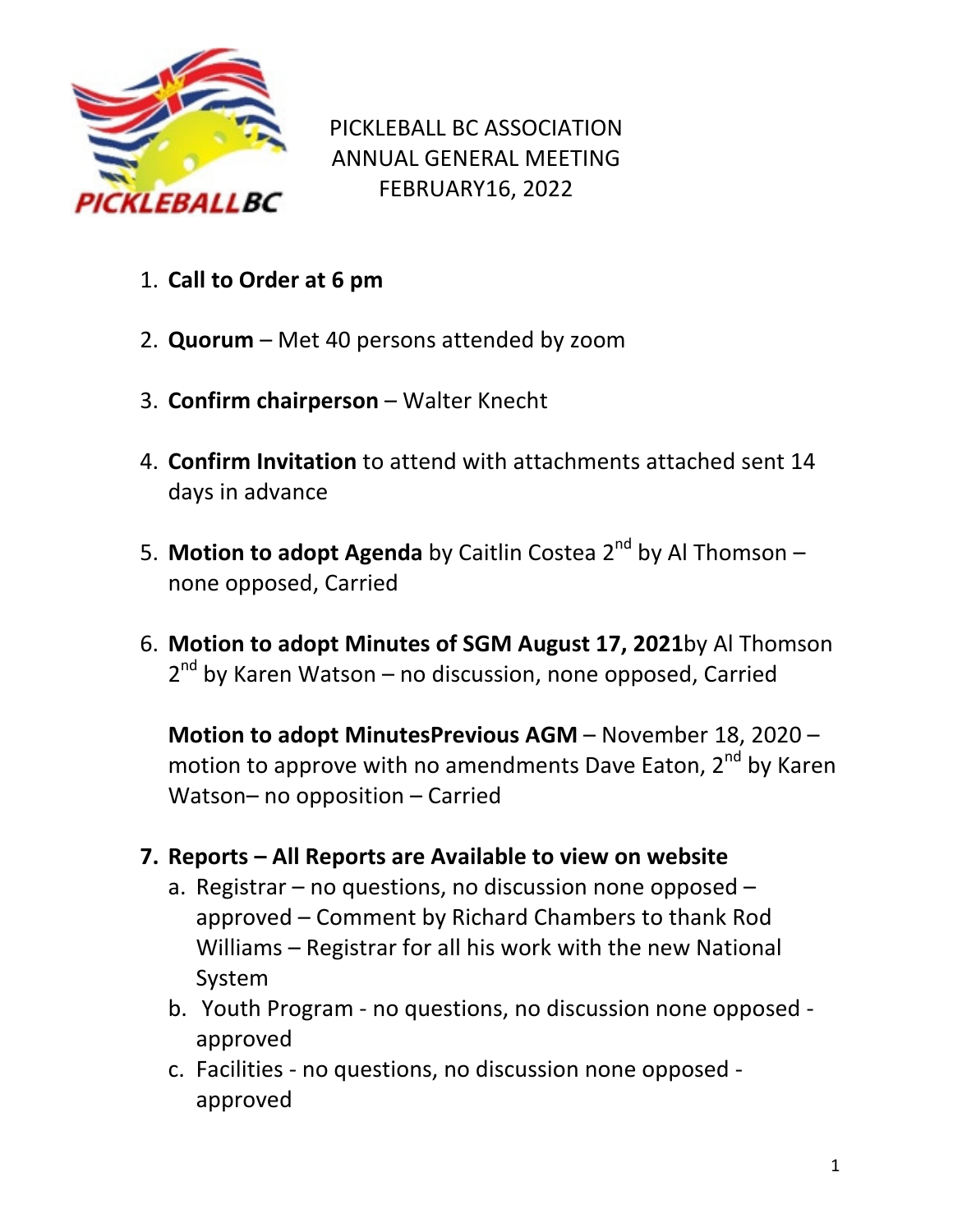- d. Head Referee no questions, no discussion none opposed approved
- e. Grant Status no questions, no discussion none opposed approved
- f. Player Ratings Objectives no questions, no discussion none opposed – approved
- g. Treasurer Statement of Revenue & Expenses and Unrestricted Net Assets for the period ending Dec 31, 2021 – 2022 Budget - no questions, no discussion none opposed – approved.

**Motion** to submit Pickleball BC fee set for 2022 and 2023 at the present rate of \$2.50 by Brian Shum,  $2^{nd}$  by Dave Eaton – no discussion, none opposed – Carried

h. President - no questions, no discussion none opposed – approved

One should always be appreciative of volunteer help. Organizations like Pickleball BC just would not exist with volunteers stepping into higher level roles, roles they may have no prior experience in. But after some time people have reasons to say -'thanks for the opportunity but I now will stand aside and let someone else have a chance to contribute and make pickleball better'.

At this point we have 5 PBC Board members wishing to take that step away, each of them having served the pickleball community as best they could. Let me recognize each of them and thank them one more time:

- Karen Watson, Burnaby
- •Heather Hood, Victoria
- •Barry Montgomery, Vernon